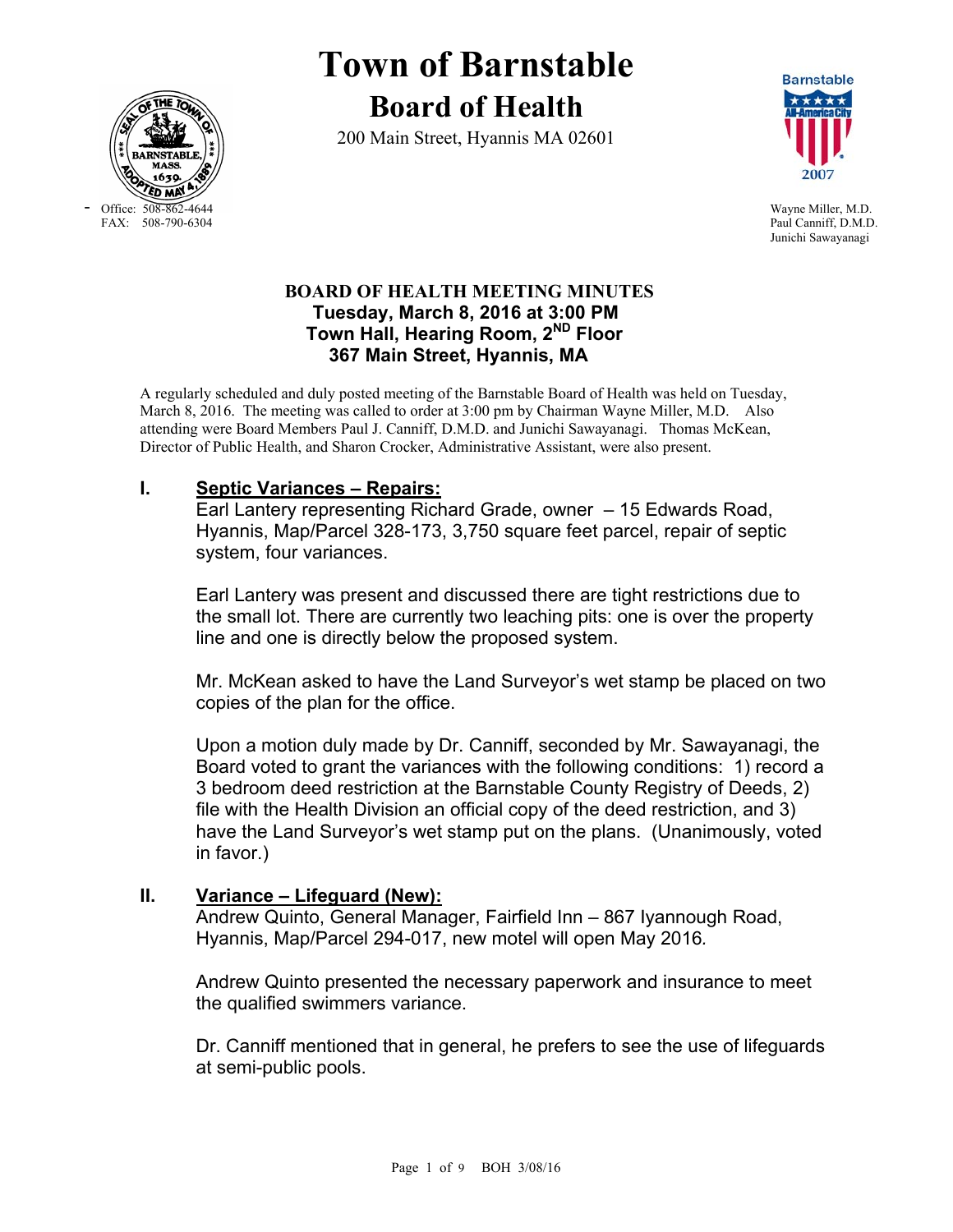Upon a motion duly made by Dr. Miller, seconded by Mr. Sawayanagi, the Board voted to grant the variance. (Two voted in favor, Dr. Canniff was opposed.)

### **III. Variance – Food:**

A. David Colombo, owner, Black Cat Harbor Shack – 159 Ocean Street, Hyannis, propose an increase in seating from 83 to 106 seats (all outdoors.), revise three variances: grease trap, toilet facility, and air curtain.

David Colombo and Attorney Daniel Creedon presented the renovation plans. David Colombo said the restaurant is open from Memorial Day to Columbus Day and proposes to have the 1,000 gallon grease trap pumped three times during their season in lieu of a larger grease tank as they do not have the space for such. He mentioned that he also has a Big Dipper Grease Recovery Device. Dave proposed to pump the tank in July, August and at the end of the season in October.

The establishment has three toilet facilities on site and two next door (20 feet from property line) at the Black Cat (same owner). On site, there is an employee bathroom on the second floor and there are two bathrooms on the main floor (one with access from inside and a second one, handicap facility, with access from the outside.

The upstairs deck will be full service with wait-staff. Dave is eliminating hard serve ice-cream which, in turn, will eliminate 2 employees; and with the wait-staff upstairs, there will be a net gain of 3 additional employees.

Mr. Colombo stated that an air curtain will be installed in the doorway.

Dr. Miller suggested approval for a trial period of one year.

Mr. McKean stated that Roger Parsons, Town Engineer said he was in support of the variance with the condition to pump three times during the season.

Upon a motion duly made by Dr. Miller, seconded by Dr. Canniff, the Board voted to grant the three variances with 106 seats for a one year trial period with the following condition: 1) the grease trap will be pumped three times during the season (Memorial Day through Columbus Day) according to a schedule set by Roger Parsons, 2) an air curtain will be installed in the doorway, and 3) if there are no complaints during the upcoming year, the owner will be automatically be granted permanent variances without returning to the Board. (Unanimously, voted in favor.)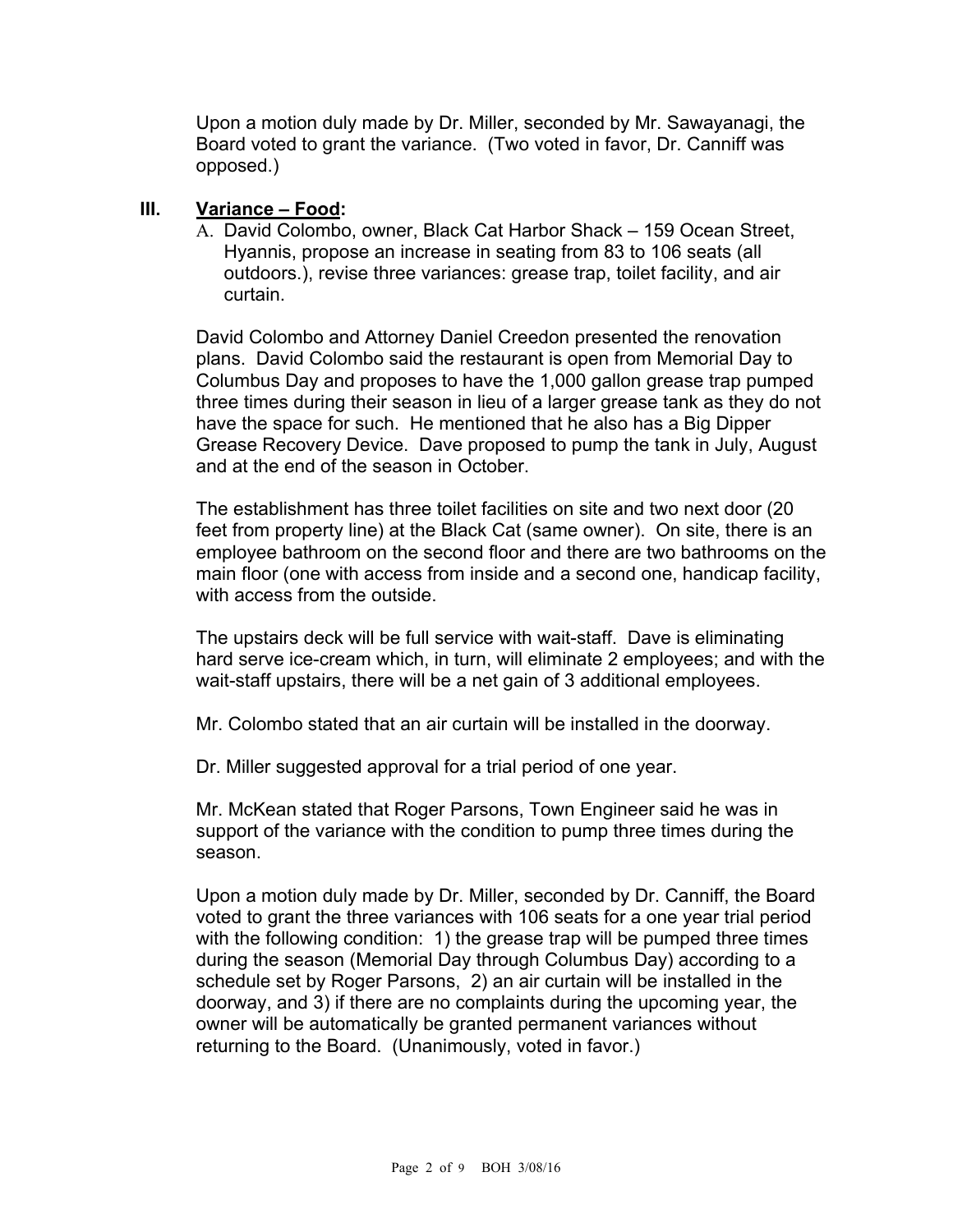B. Mike Putnam, owner of Mikey Mike's/Sweet Kiwi at Cape Cod Mall – 793 Iyannough Road, Hyannis, moving to new space in the mall, same menu with addition of smoothies (recently acquired Sweet Kiwi), prior location had grease recovery device (GRD), requesting grease trap variance.

Mike Putnam discussed that he had a Big Dipper at the other location and used paper goods. As he cannot take the Big Dipper Grease Recovery Device with him, he is submitting two choices of menus: 1) a combined menu of Sweet Kiwi's along with his original Mikey Mike's menu which includes foods such as fries and onion rings (and uses his auto fry unit), and 2) a combined menu of Sweet Kiwi's along with a restricted Mikey Mike's menu (submitted 3/8/16) in which he will not use the auto fry unit and the menu will not include fries and onion rings.

The staff recommended: 1) install a Grease Guardian (one is used at Tropical Smoothie Cafe's) or a similar type, 2) install a hand-wash station in the preparation area, and 3) have Servsafe certified personnel in place.

Mike Putnam proposed he would use the restricted Mikey Mike's menu along with Sweet Kiwi's at this time. He will come back to the Board to apply for the extended menu, if interested later.

Upon a motion duly made by Mr. Sawayanagi, seconded by Dr. Canniff, the Board granted the grease trap variance with the following conditions: 1) the approved "combined" menu is Sweet Kiwi's with the restricted Mikey Mike's menu (which eliminates the items cooked with the auto fry unit – fries, onion rings, etc.), 2) the Board must receive a statement from Roger Parsons, Town Engineer, stating he supports granting of the variance, 3) a written statement from the Cape Cod Mall management stating they realize there is a potential risk to their plumbing pipes, and 4) install a hand-wash sink in front part of facility. (Unanimously, voted in favor.)

## **IV. Temporary Food Event:**

Derick Axon representing Whole Planet Fundraiser at Whole Foods Market – 990 Iyannough Road, Hyannis, Saturday & Sunday, 3/19 & 3/20/16, 11am- 2pm, one vendor, Whole Foods, hot dogs, burgers, chips and drink.

Withdrawn by applicant.

**V. Hearing – Sewer Connections:** 

Stewart Creek Properties overdue for sewer connection.

## First Hearing:

A. John O'Neill, Sr., Hyannis, owner – 2 Keating Road, Hyannis

Postponed to the April 12, 2016 meeting. Applicant was unable to attend today.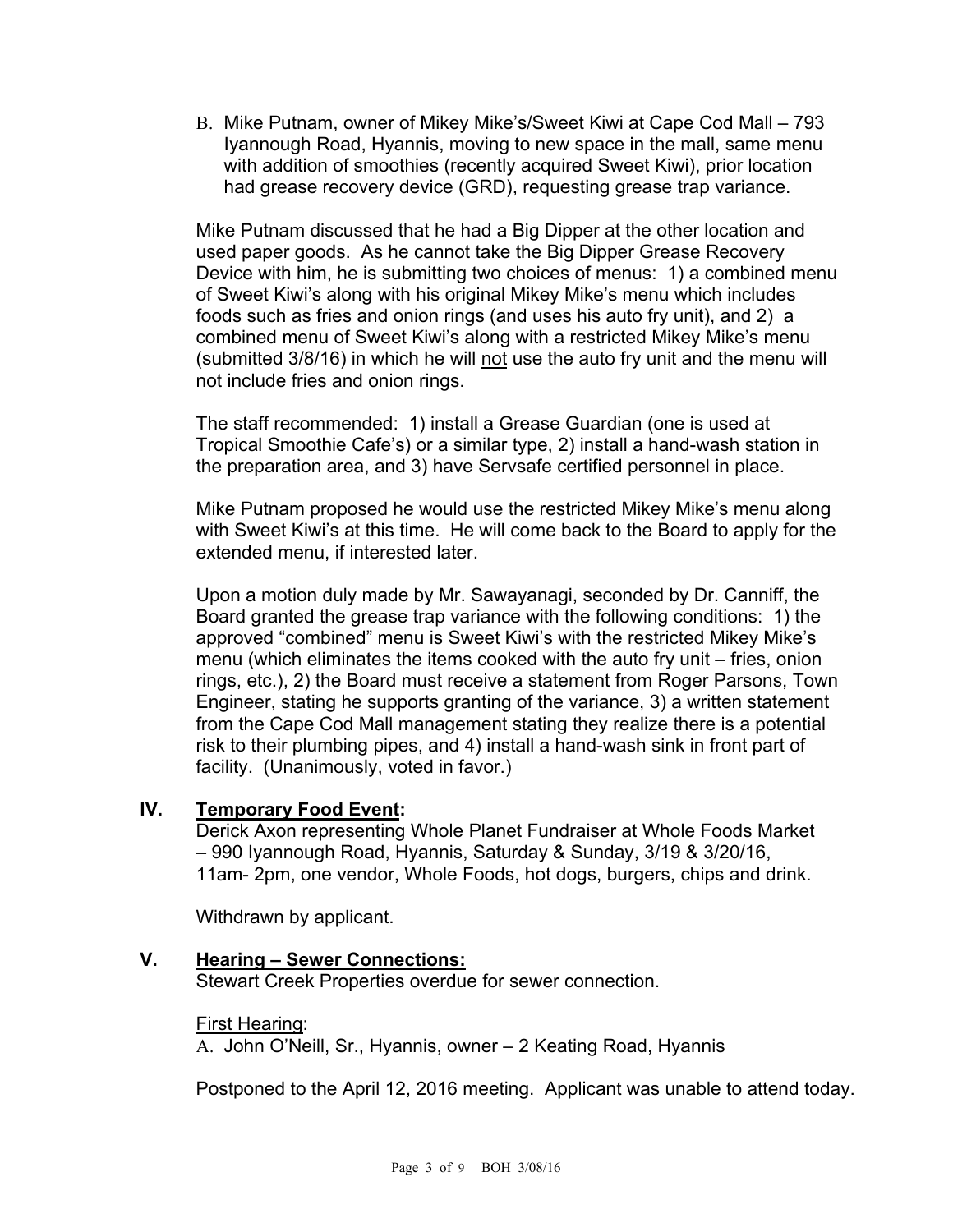B. Altair & Shinzo Miyagusuku, Hyannis, owner – 81 Woodbury Avenue, Hyannis

Mr. Shinzo Miyagusuku and his daughter Wanessa attended the meeting. The family had medical appointment in Boston at the time of the last meeting. Wanessa said they are in the process of filing this week for the County loan; citizenship has created an issue.

Upon a motion duly made and seconded, the Board voted to grant a 90-day deadline extension to June 30, 2016 to connect to the town sewer. If the loan is not in place at that time, they must return to the Board. (Unanimously, voted in favor.)

C. Matthew and Catherine Conley Hyannis owner – 35 Point Lane, Hyannis (from Old/New Business below)

Matthew Conley had submitted a letter stating financial issues and they have begun making installment payments to the contractor.

Upon a motion duly made by Dr. Miller, seconded by Dr. Canniff, the Board voted to grant a deadline extension of 4 months which changes the connection deadline to July 31, 2016. (Unanimously, voted in favor.)

#### **VI. Hearing – Housing:**

Courtney Compeau, owner, and Robert Haag – 145 Oak Neck Road, Hyannis, without heating system, owner occupied, requesting extension from housing code, working on financing and replacing boiler.

Attorney Robert Bianchi and Courtney Compeau were present. Attorney Bianchi stated the yard has been cleaned up, there are three smoke detector/carbon monoxide detectors installed, the house needs a new furnace for the heat and hot water but the owner currently does not have any funds.. The furnace broke approximately 8 weeks ago.

He stated there is electric heat on the second floor and space heaters on the first floor and the electric heaters are a safe distance from any objects.

Courtney Compeau said she has applied to the Housing Authority for financial assistance due to the cost of the furnace (\$4,500) and for fuel assistance. Once she has enough funds to paint the house, she plans to paint and sell.

Attorney Bianchi stated his desire to prevent the house from being condemned and pointed out that the action would put two people out in the street (Courtney and her roommate) and would make it difficult to sell the house.

When the Board asked how the Town became aware of the furnace situation, Courtney said through a complaint from a neighbor stating it was overcrowded. She said there was a third person during the summer who rented a room. Since then, it has only been the two in the house.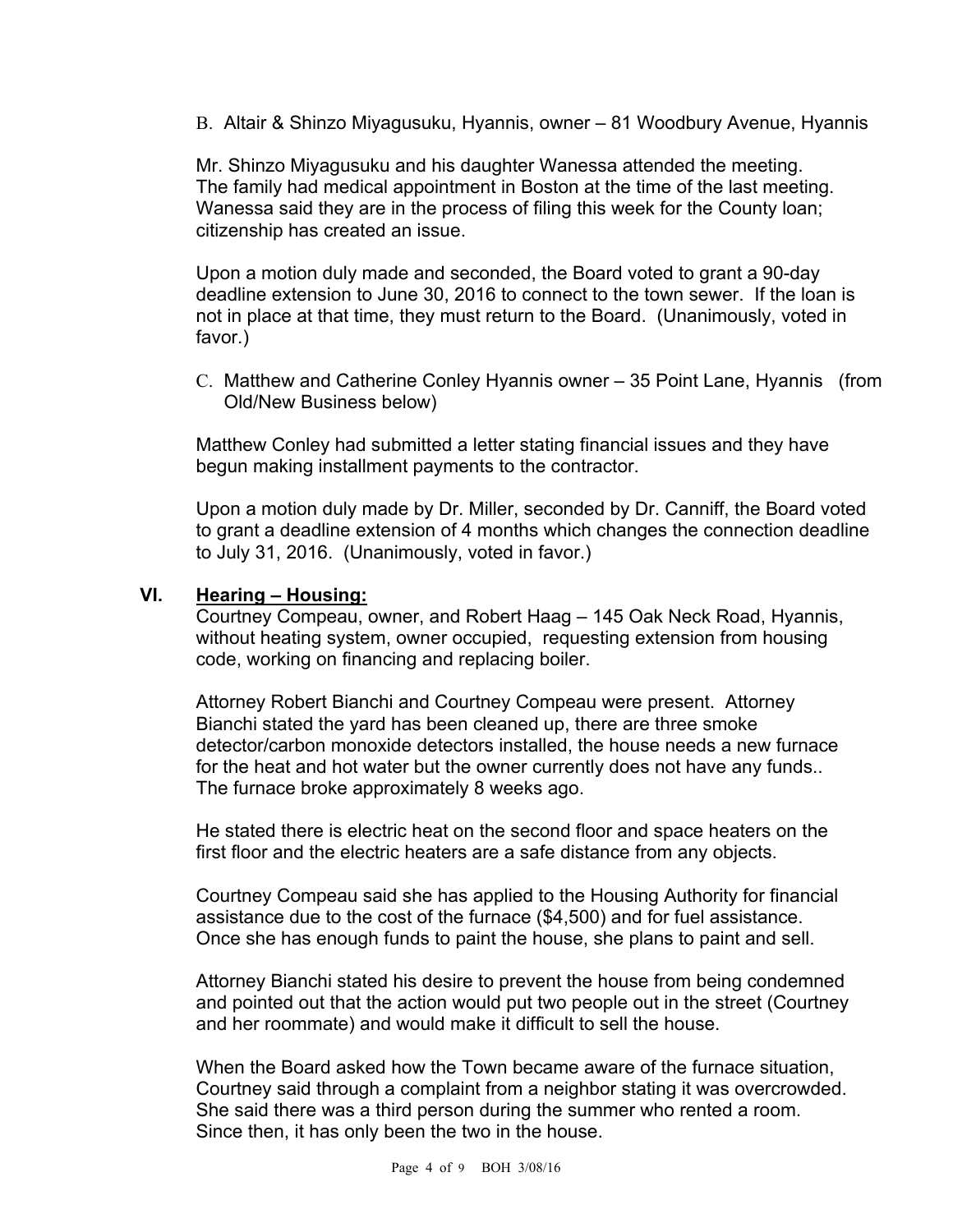Mr. McKean stated the goal of the Health Department is to rectify issues; not to impose fines. Attorney Bianchi asked for a continuance to allow her more time to get the boiler.

There have been a large number of complaints to the Police Department regarding this address due to noise late into the night, overcrowding and many drug issues. Ms. Compeau stated she is working to improve that situation. One complaint was as recent as March 3, 2016, where there were five people in the house at 3 am. Ms. Compeau explained her son's father had come over uninvited and caused issues. He was removed.

Neighbor Jen Cullum said the outside of the house does look great now. The police records show many drug issues and the traffic in and out of the house frequently lasts all night. She asked the Board to use their best judgment in handling this as someone who is concerned with safety in the neighborhood.

Dr. Miller said that if she has people repeatedly bunking in the property or partying, as in the past, the potential for disaster is great (with space heaters). The opium issues are in the town but from a health and safety issue, to avoid having the property condemned, Courtney must make sure only she and her boyfriend sleep there, make sure the space heaters are the type which automatically turn off if tipped, and that the amount of social activity is curtailed with no visitors after 11:00 pm.

Matthew Sonnabend, Deputy Chief of Police, said that the police are making inspections and will be reporting back to the Board. He will be watching the situation.

Upon a motion duly made and seconded, the Board voted to grant a continuance for 60 days to May 10, 2016 to allow Courtney Compeau and Matthew Murphy to live in the house with the following conditions in effect until the furnace has been replaced and there is heat and hot water: 1) no overnight guests, 2) any space heater in use must automatically turn off if tipped, 3) must curtail social visits at house - limit to family, when possible, and when visitors do come, make sure they leave by 11:00 pm, 4) there will be unannounced inspections from the Health Division and through the Police. 5) The Board will schedule an emergency meeting, if necessary, should there be any further issues, and 6) Courtney will supply an interim report to the Health Division in 30 days with the status of the boiler replacement. The Board requested the variance letter to be strongly worded prohibiting more than the two people sleeping there. (Unanimously, voted in favor.)

#### **VII. Hearing – Food (Continued):**

David Lawler, Attorney, representing Joann Lucas and Panagis Kappatos, owners of Egg & I Restaurant, 521 Main Street, Hyannis, review of food procedures prior to renewal of food permit 2016.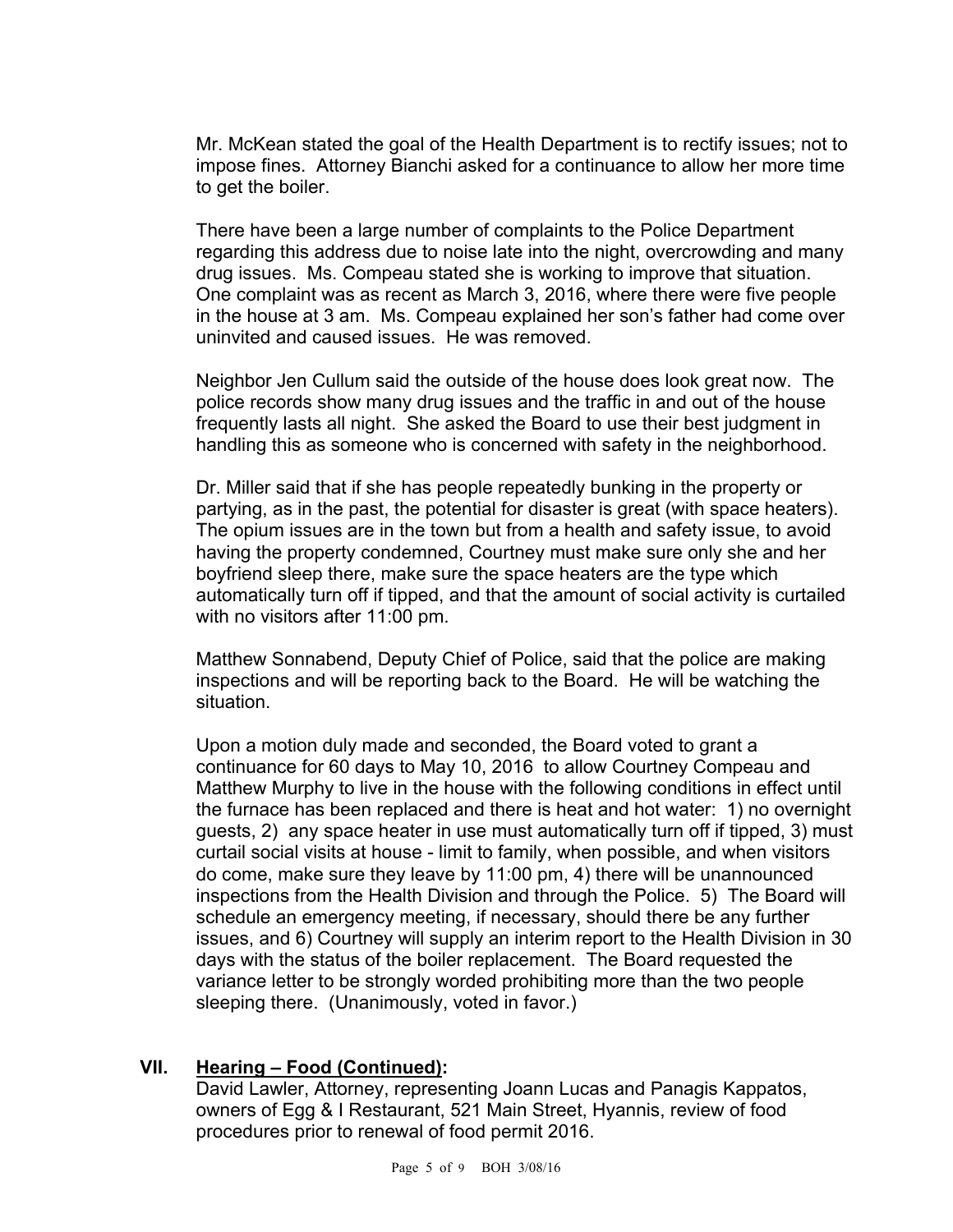Attorney David Lawler said the owners have sold the truck and that is what the issue was based around. They will either buy a new truck or have products delivered to them. The owners are not ready to open for the season at this time - expect to open late April. They will be having their consultant (Kon Consulting) meet with the Health Division as previously requested.

Upon a motion duly made and seconded, the Board voted to grant a continuance to the April 12, 2016 meeting at which point, the owners anticipate they will have already received Mr. McKean's and the inspector's approval to operate. (Unanimously, voted in favor.)

#### **VIII. Hearing – Show Cause: Motel:**

David Lawler, Attorney, and Bhom Banta, owner of International Inn – 662 Main Street, Hyannis, lack of hot water to 20 rooms on 2/14/16.

Attorney David Lawler and Bhom Banta were present.

Health Inspector Donald Desmarais read the complaint into the record. He responded to the complaint on February 18, 2016 and was not given an answer as to why the hot water was not working for 20 rooms. Mr. Desmarais said he had checked on Trip Advisor website to see if there were other complaints logged there. He found the reported complaint.

Attorney Lawler said the management believes the complainant was searching for a free room. The management searched the initial room and found none of the items listed in the room or in the trash. The customer was given a 50% discount and moved to a second room. Here, they said they had no hot water – and were given a 100% discount.

Mr. Lawler stated this was the coldest day in 56 years, the hotel was completely full and, as it was Valentine's Day, all were filling their tubs and maximizing the hot water demand. The hot water ran out and only tempered water was available.

Mr. Banta said he believes the manager was just confused on what information the inspector was looking for and did not intentionally withhold.

Mr.Desmarias was satisfied with this explanation and no action was taken.

#### **IX. Old / New Business:**

A. Minutes for February 9, 2016.

Upon a motion duly made and seconded, the Board voted to adopt the February 9, 2016 minutes with the following changes: 1) P3 PP6, At present, the "State requires a 48" separation…Wequaquet Lake. And 2)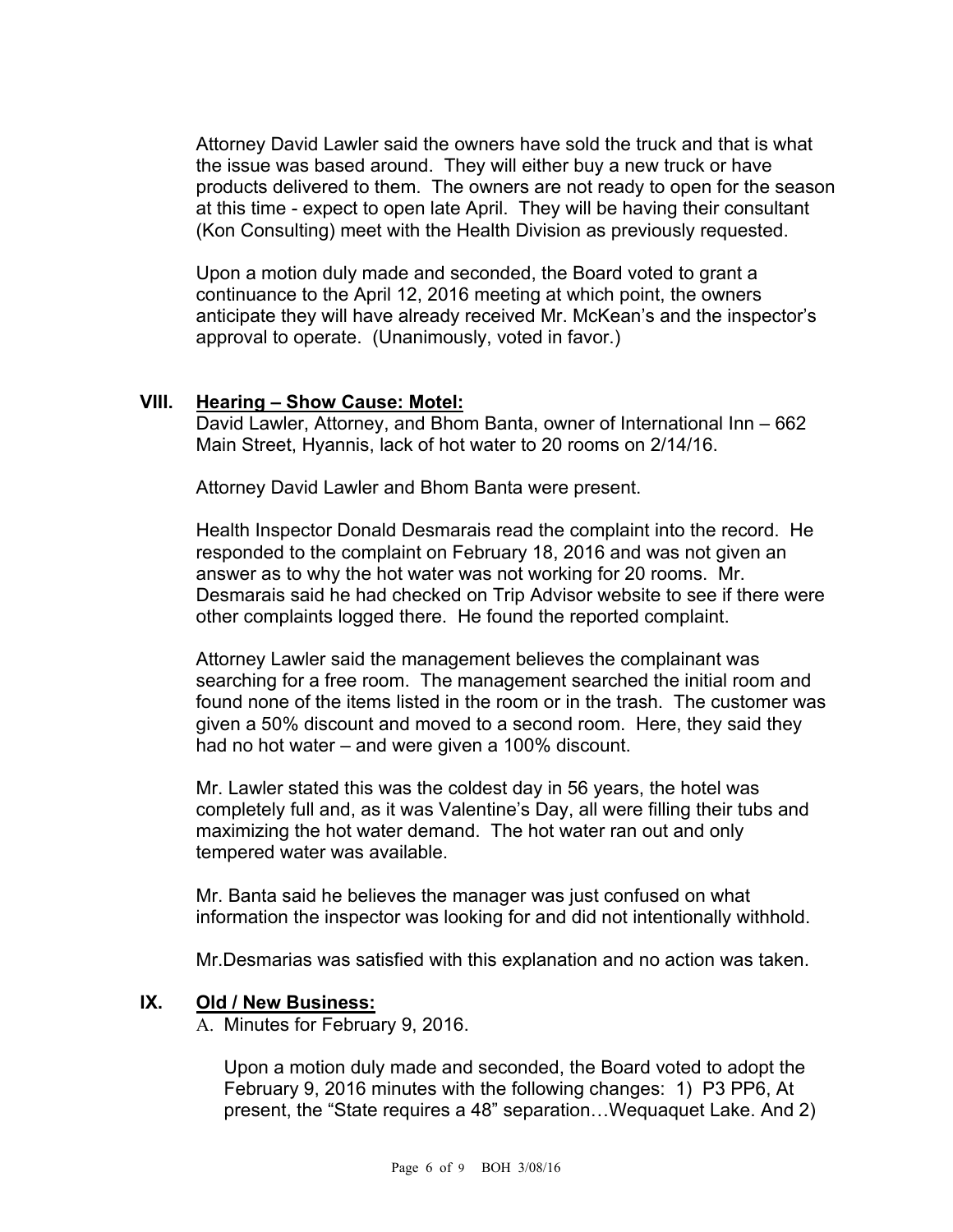P6 PP4, …and Portugal): "can be explained by the following statistics": and remove % symbols. (Unanimously, voted in favor.)

B. Status – Matthew and Catherine Conley, 35 Point Lane, Hyannis – Sewer Connection, contractor Doug Brown will be scheduling in approximately 3 weeks.

(see above – Item V, Stewart Creek Connections)

C. Status – Miguel and Audrey Gomes, 42 Tonela Lane, Barnstable – IA Maintenance Plan is in place.

Update given to the Board that the owner now has a new Innovative Alternative Maintenance Plan in place and is in compliance.

D. Policy and Guidelines: Determination of Section 360-20 Town Code - Four Feet Separation Between SAS and Groundwater

Dr. Canniff suggested an additional criteria of when to require a building permit applicant to appear before the Board for approval: Item "e. when the existing system is within 100 feet to a water resource."

Dr. Miller suggested that the owner or builder would be the person to fill in the % amount that the proposed addition/structure represents compared to the existing habitable space…

Upon a motion duly made and seconded, the Board voted to adopt the guideline. (Unanimously, voted in favor.)

#### ADDITIONAL ITEM:

Proposed Smoking Regulations will be moved from the April to the May 10, 2016 meeting allowing Mr. Sawayanagi to be present.

The Board voted to adjourn at 5:05 pm.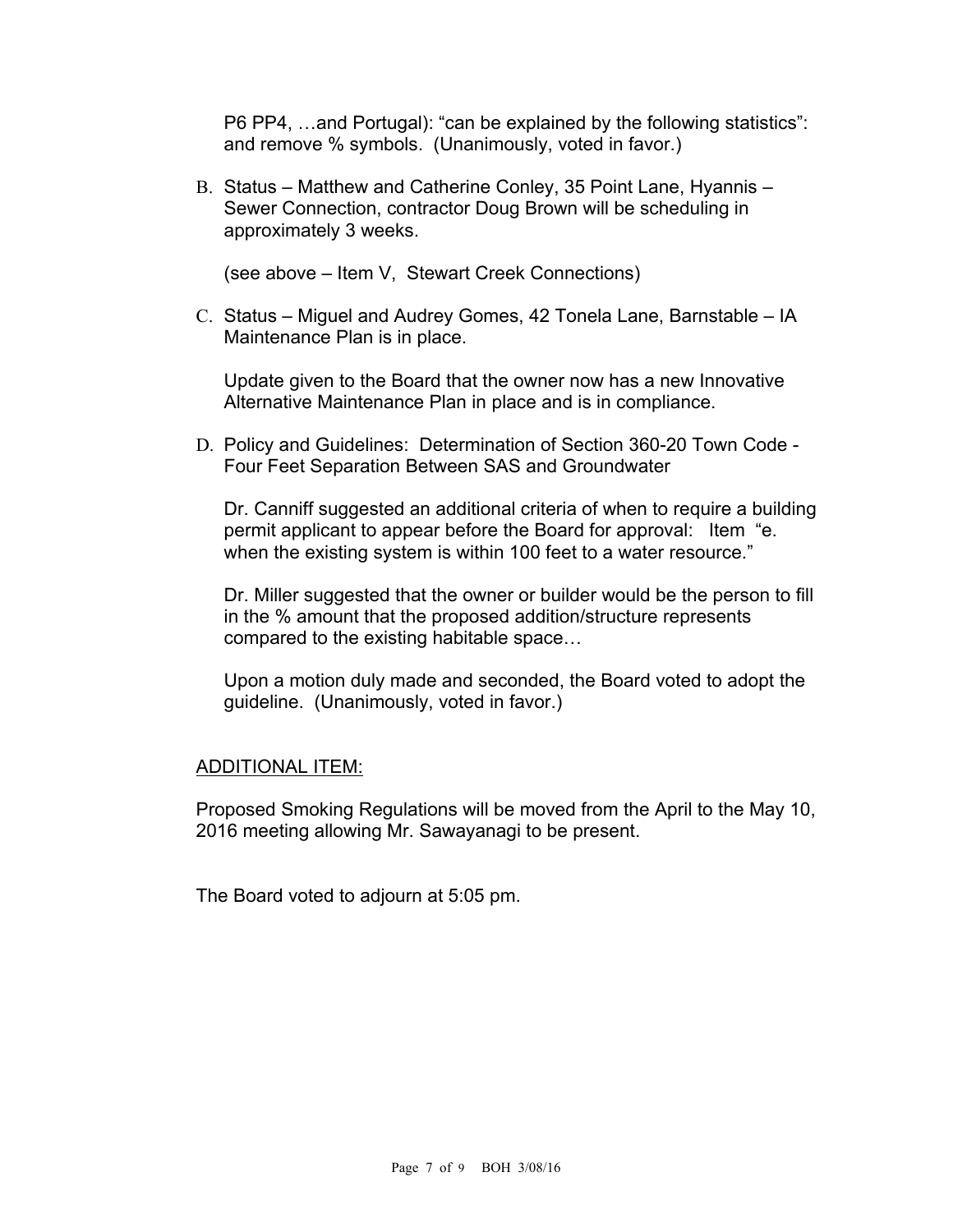## **Town of Barnstable Board of Health**



200 Main Street, Hyannis MA 02601

#### **Public and Environmental Health Program**  Rev. March 8, 2016 **Policies, Procedures, and Guidelines**

Rev. March 2, 2016

**Four Feet Separation Between SAS and Groundwater and Enforcement of Section 360-20 of the Town of Barnstable Code - When to Require an Applicant for a Building Permit to Appear Before the Board of Health for a Determination of Whether System Requires Repair or Replacement No. 2016-001**

#### **Criteria for Determining System Repair or Replacement:**

According to Section 360-20 of the Town of Barnstable Code, the Board of Health **may** require the repair or replacement of an on-site sewage disposal system if any of the following apply: C. **The bottom of the cesspool or leaching facility is less than four feet from the observed maximum groundwater elevation.** 

#### **When to Require an Applicant to Appear Before the Board:**

When an applicant applies for a building permit for one of the following projects, the Health Inspector shall inform an applicant that their proposal requires Board of Health review at a public meeting to determine whether a system replacement or repair is required:

- a. An increase flow (i.e. an additional bedroom);or
- b. a change in use (i.e. from a clothing store to a food establishment); or
- c. to raze and rebuild the building or dwelling; or
- d. to construct an addition or renovation involving 25% or more habitable space, compared to the existing habitable space of the building/dwelling; or
- e. when existing system is within 100 feet to a water resource.

The Board may consider proximity to wetlands, age of system, engineering plans and other documentation on file, location in regards to an estuary protection zone, groundwater protection zone, well protection zone, proximity to private wells, and other environmental factors when rendering a decision.